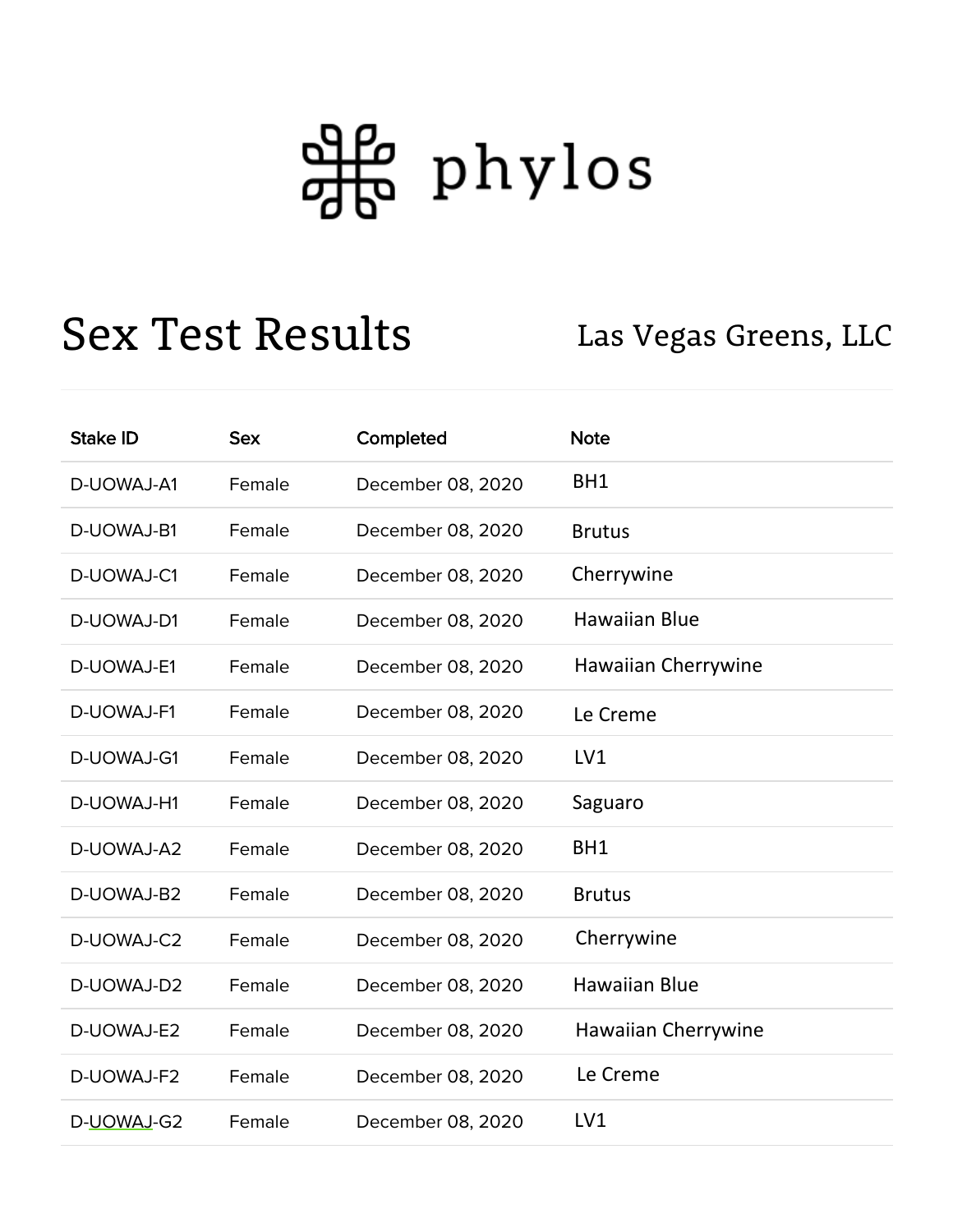| <b>Stake ID</b> | <b>Sex</b> | Completed         | <b>Note</b>          |
|-----------------|------------|-------------------|----------------------|
| D-UOWAJ-H2      | Female     | December 08, 2020 | Saguaro              |
| D-UOWAJ-A3      | Female     | December 08, 2020 | BH1                  |
| D-UOWAJ-B3      | Female     | December 08, 2020 | <b>Brutus</b>        |
| D-UOWAJ-C3      | Female     | December 08, 2020 | Cherrywine           |
| D-UOWAJ-D3      | Female     | December 08, 2020 | <b>Hawaiian Blue</b> |
| D-UOWAJ-E3      | Female     | December 08, 2020 | Hawaiian Cherrywine  |
| D-UOWAJ-F3      | Female     | December 08, 2020 | Le Creme             |
| D-UOWAJ-G3      | Female     | December 08, 2020 | LV1                  |
| D-UOWAJ-H3      | Female     | December 08, 2020 | Saguaro              |
| D-UOWAJ-A4      | Female     | December 08, 2020 | BH1                  |
| D-UOWAJ-B4      | Female     | December 08, 2020 | <b>Brutus</b>        |
| D-UOWAJ-C4      | Female     | December 08, 2020 | Cherrywine           |
| D-UOWAJ-D4      | Female     | December 08, 2020 | Hawaiian Blue        |
| D-UOWAJ-E4      | Female     | December 08, 2020 | Hawaiian Cherrywine  |
| D-UOWAJ-F4      | Female     | December 08, 2020 | Le Creme             |
| D-UOWAJ-G4      | Female     | December 08, 2020 | LV1                  |
| D-UOWAJ-H4      | Female     | December 08, 2020 | Saguaro              |
| D-UOWAJ-A5      | Female     | December 08, 2020 | BH1                  |
| D-UOWAJ-B5      | Female     | December 08, 2020 | <b>Brutus</b>        |
| D-UOWAJ-C5      | Female     | December 08, 2020 | Cherrywine           |
| D-UOWAJ-D5      | Female     | December 08, 2020 | <b>Hawaiian Blue</b> |
| D-UOWAJ-E5      | Female     | December 08, 2020 | Hawaiian Cherrywine  |
| D-UOWAJ-F5      | Female     | December 08, 2020 | Le Creme             |
| D-UOWAJ-G5      | Female     | December 08, 2020 | LV1                  |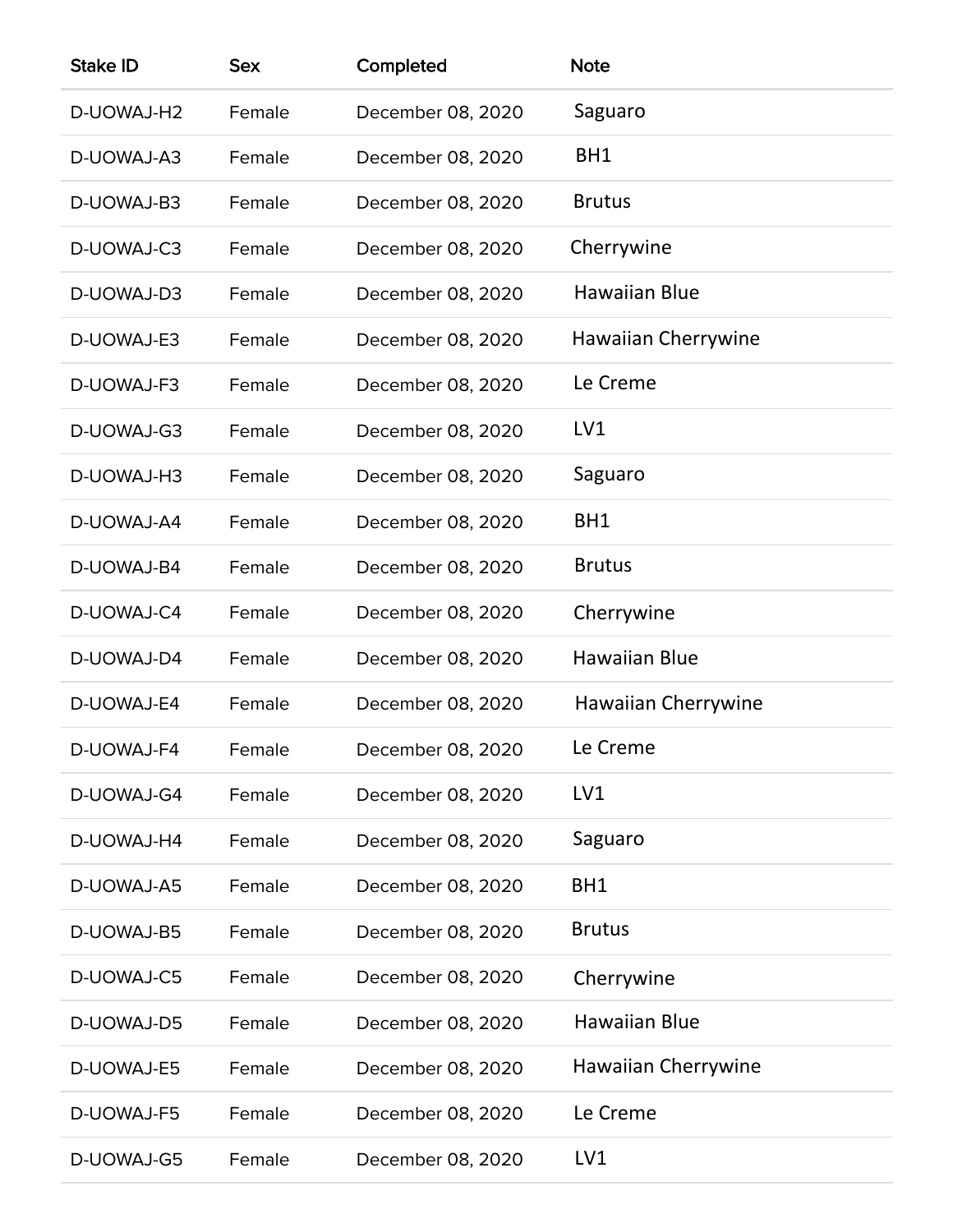| <b>Stake ID</b> | <b>Sex</b> | Completed         | <b>Note</b>          |
|-----------------|------------|-------------------|----------------------|
| D-UOWAJ-H5      | Female     | December 08, 2020 | Saguaro              |
| D-UOWAJ-A6      | Female     | December 08, 2020 | BH1                  |
| D-UOWAJ-B6      | Female     | December 08, 2020 | <b>Brutus</b>        |
| D-UOWAJ-C6      | Female     | December 08, 2020 | Cherrywine           |
| D-UOWAJ-D6      | Female     | December 08, 2020 | Hawaiian Blue        |
| D-UOWAJ-E6      | Female     | December 08, 2020 | Hawaiian Cherrywine  |
| D-UOWAJ-F6      | Female     | December 08, 2020 | Le Creme             |
| D-UOWAJ-G6      | Female     | December 08, 2020 | LV1                  |
| D-UOWAJ-H6      | Female     | December 08, 2020 | Saguaro              |
| D-UOWAJ-A7      | Female     | December 08, 2020 | BH1                  |
| D-UOWAJ-B7      | Female     | December 08, 2020 | <b>Brutus</b>        |
| D-UOWAJ-C7      | Female     | December 08, 2020 | Cherrywine           |
| D-UOWAJ-D7      | Female     | December 08, 2020 | <b>Hawaiian Blue</b> |
| D-UOWAJ-E7      | Female     | December 08, 2020 | Hawaiian Cherrywine  |
| D-UOWAJ-F7      | Female     | December 08, 2020 | Le Creme             |
| D-UOWAJ-G7      | Female     | December 08, 2020 | LV1                  |
| D-UOWAJ-H7      | Female     | December 08, 2020 | Saguaro              |
| D-UOWAJ-A8      | Female     | December 08, 2020 | BH1                  |
| D-UOWAJ-B8      | Female     | December 08, 2020 | <b>Brutus</b>        |
| D-UOWAJ-C8      | Female     | December 08, 2020 | Cherrywine           |
| D-UOWAJ-D8      | Female     | December 08, 2020 | Hawaiian Blue        |
| D-UOWAJ-E8      | Female     | December 08, 2020 | Hawaiian Cherrywine  |
| D-UOWAJ-F8      | Female     | December 08, 2020 | Le Creme             |
| D-UOWAJ-G8      | Female     | December 08, 2020 | LV1                  |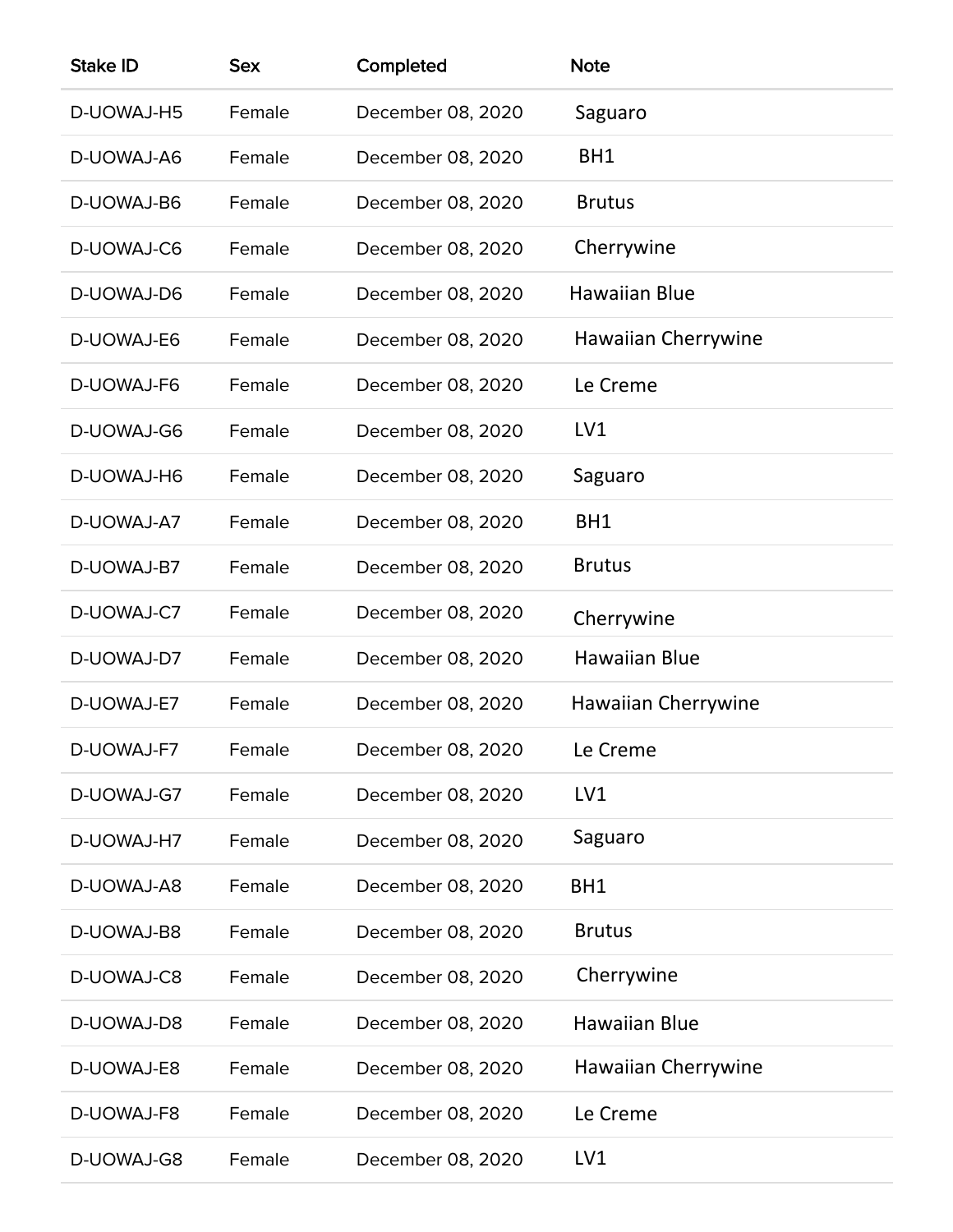| <b>Stake ID</b> | <b>Sex</b>  | Completed         | <b>Note</b>          |
|-----------------|-------------|-------------------|----------------------|
| D-UOWAJ-H8      | Female      | December 08, 2020 | Saguaro              |
| D-UOWAJ-A9      | Female      | December 08, 2020 | BH1                  |
| D-UOWAJ-B9      | Female      | December 08, 2020 | <b>Brutus</b>        |
| D-UOWAJ-C9      | Female      | December 08, 2020 | Cherrywine           |
| D-UOWAJ-D9      | Female      | December 08, 2020 | <b>Hawaiian Blue</b> |
| D-UOWAJ-E9      | Female      | December 08, 2020 | Hawaiian Cherrywine  |
| D-UOWAJ-F9      | Female      | December 08, 2020 | Le Creme             |
| D-UOWAJ-G9      | Female      | December 08, 2020 | LV1                  |
| D-UOWAJ-H9      | Female      | December 08, 2020 | Saguaro              |
| D-UOWAJ-A10     | Female      | December 08, 2020 | BH1                  |
| D-UOWAJ-B10     | Female      | December 08, 2020 | <b>Brutus</b>        |
| D-UOWAJ-C10     | Female      | December 08, 2020 | Cherrywine           |
| D-UOWAJ-D10     | Female      | December 08, 2020 | Hawaiian Blue        |
| D-UOWAJ-E10     | Female      | December 08, 2020 | Hawaiian Cherrywine  |
| D-UOWAJ-F10     | Female      | December 08, 2020 | Le Creme             |
| D-UOWAJ-G10     | Female      | December 08, 2020 | LV1                  |
| D-UOWAJ-H10     | Female      | December 08, 2020 | Saguaro              |
| D-UOWAJ-A11     | Female      | December 08, 2020 | BH1                  |
| D-UOWAJ-B11     | Female      | December 08, 2020 | <b>Brutus</b>        |
| D-UOWAJ-C11     | Female      | December 08, 2020 | Cherrywine           |
| D-UOWAJ-D11     | Female      | December 08, 2020 | Hawaiian Blue        |
| D-UOWAJ-E11     | Female      | December 08, 2020 | Hawaiian Cherrywine  |
| D-UOWAJ-F11     | Female      | December 08, 2020 | Le Creme             |
| D-UOWAJ-G11     | In Progress |                   | LV1                  |